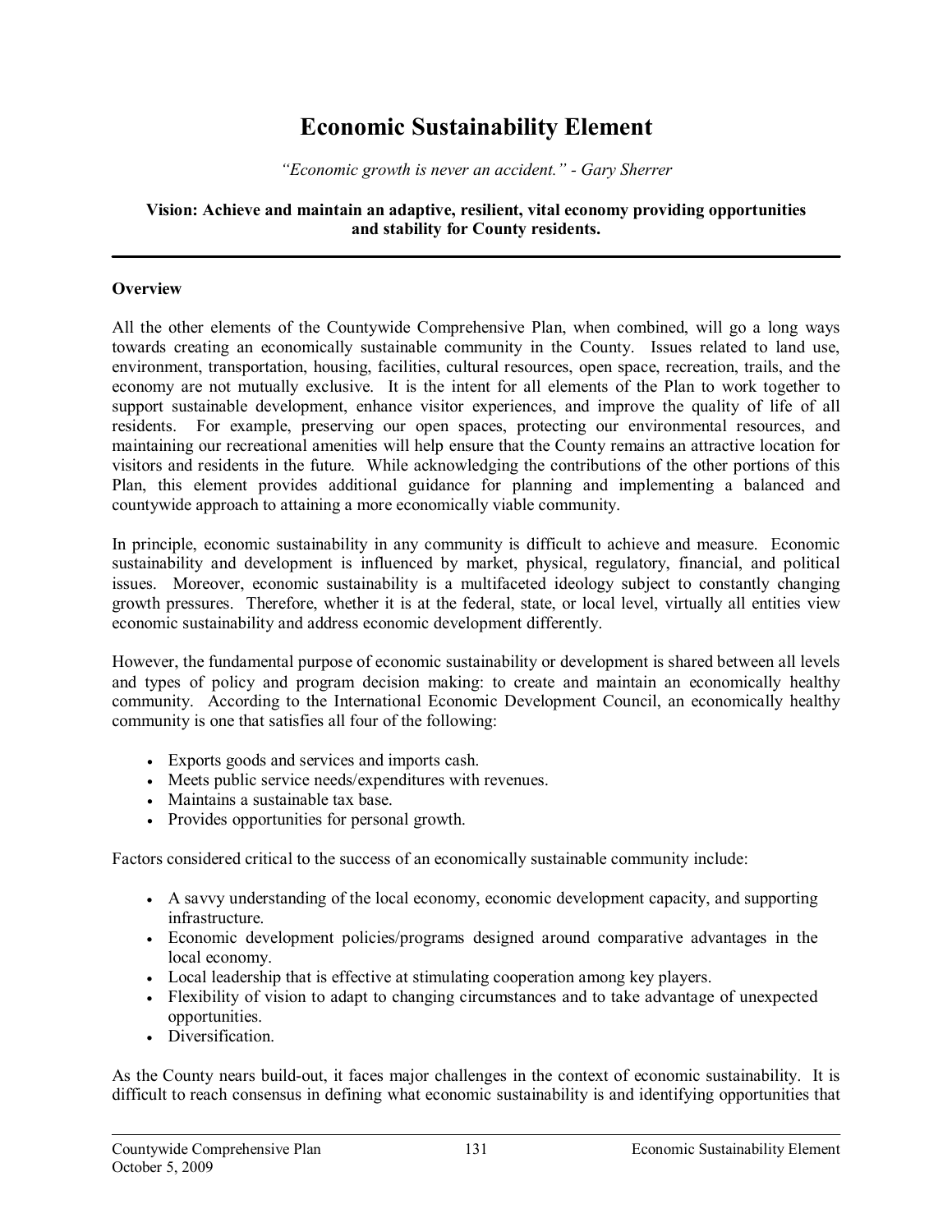exist in a County where three-quarters or more of the base economy revolves around tourism and recreation. Other major factors contributing to this challenge include the fiscal viability of economic sustainability, limited land area for development, high land costs, lack of developed incentives, fragmented interjurisdictional efforts, and no formalized economic development organization or strategic plan.

*Economic Development "Any change in a community that enables greater production, increased employment, and a better distribution of goods and services." American Planning Association*

# **The Local Economy**

Tourism and recreation dominate the County's economy. The local economy has transitioned from a dependence on mining in the late 1800s to dependence on some of the Country's best-known and premier recreation and winter resorts. The dominance of the ski industry initially created a seasonal economy dominated by tourism. However, recently skier visits have been growing slower and even declined after the 2000/2001 season. What started decades ago as a traditional seasonal ski economy is developing into a diverse year-round tourism-based economy.

The economic foundation and drivers in the County will continue to be dominated by recreationbased tourism, and associated economic growth related to construction and servicing for second homeowners. An inherent and critical interdependence exists between year-round visitors, second homeowners, and local economic issues. The limited commercial and industrial base in the County further emphasizes the importance of this interdependence.

In the future it will be important to continue to enhance tourism opportunities, retain visitors and protect and develop the recreation base. Enhancing the County as an attractive and functional place to visit through improving services, the transportation system, housing, and aesthetics is critical. However, an attempt to diversify the economic base in a manner that is compatible with being a resortbased community needs to be explored. Thus, the goals and policies/actions of this element are focused on both instituting and implementing measures to address economic sustainability through continued tourism and recreation growth, as well as diversification.

The major byproduct of tourism has been the real estate industry, both commercial and residential. Activities related to real estate development, rental, and leasing contributes significantly to the economy. Physically this is apparent through the high concentration of offices of real estate agents and brokers and residential property managers. Fiscally the presence of the real estate industry is evident by total housing sales in the incorporated and unincorporated areas of the County. Housing sales totaled \$308,153,148 between January-June, 2001 alone (Source: Summit County Statistician).

# **Work Force and Labor Trends**

While the tourism industry dominates the planning area economy, unemployment is atypical. Over 94 percent of the people who live in the County work in the County.

| <b>Table 1. Summit County Residents Place of Work</b> |                    |          |  |  |
|-------------------------------------------------------|--------------------|----------|--|--|
| County                                                | Count <sup>1</sup> | Percent  |  |  |
| Summit                                                | 15.044             | 94 3%    |  |  |
| Eagle                                                 | 235                | $1.47\%$ |  |  |
| Denver                                                | 164                | $1.03\%$ |  |  |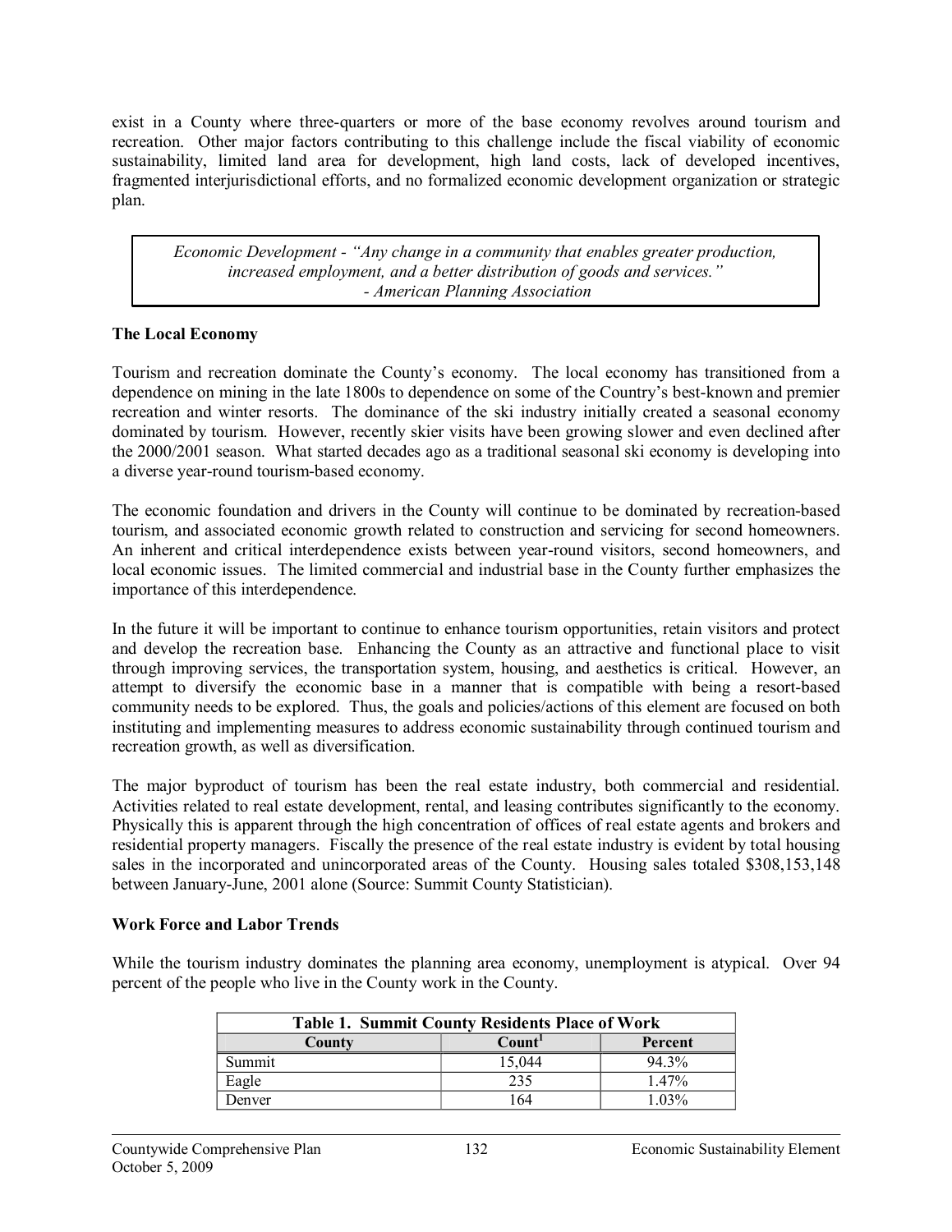| <b>Table 1. Summit County Residents Place of Work</b> |                    |         |  |  |
|-------------------------------------------------------|--------------------|---------|--|--|
| County                                                | Count <sup>1</sup> | Percent |  |  |
| Jefferson                                             |                    | 0.44%   |  |  |
| Grand                                                 | 39                 | 0.24%   |  |  |
| Clear Creek                                           | 30                 | 0.18%   |  |  |
| Lake                                                  | 26                 | 0.16%   |  |  |
| Park                                                  |                    | 0.13%   |  |  |

 $1$  Total Count = 15,959.

Sources: U.S. Census Bureau 2000; Colorado Department of Local Affairs.

The majority of County jobs are in the services and wholesale and retail sectors. Together these accounted for almost 70 percent of the 1999 employment, while approximately 25 percent of all workers were employed in the construction, government, finance, insurance, and real estate industries.

| Table 2. Summit County Employment by Major Industry, 1999 |               |         |  |  |
|-----------------------------------------------------------|---------------|---------|--|--|
| Industry                                                  | <b>Number</b> | Percent |  |  |
| <b>Services</b>                                           | 9.547         | 40.3    |  |  |
| Wholesale and Retail Trade                                | 6,398         | 27.0    |  |  |
| Construction                                              | 2,698         | 11.4    |  |  |
| Government                                                | 2,142         | 9.0     |  |  |
| Finance, Insurance, and Real Estate                       | 1,631         | 6.9     |  |  |
| Transportation/Utilities                                  | 552           | 2.3     |  |  |
| Agriculture                                               | 428           | 1.8     |  |  |
| Mining and Manufacturing                                  | 307           | 1.3     |  |  |
| <b>Total</b>                                              | 23,703        | 100%    |  |  |

Source: Colorado Demography Section, Department of Local Affairs, June 2001.

In 2000, 64.9 percent of total County jobs were estimated to be tourism related.

| Table 3. Summit County 2000 Employment and Income Summary by Base Industry Group |                       |                               |  |
|----------------------------------------------------------------------------------|-----------------------|-------------------------------|--|
| <b>Basic Industry Group</b>                                                      | <b>Jobs</b> (Percent) | Income<br><b>Average Wage</b> |  |
| Tourism                                                                          | 64.9%                 | \$22,665                      |  |
| Households: retirees, commuters                                                  | 11.8%                 | \$26,777                      |  |
| Indirect (unassigned)                                                            | 10.8%                 | \$40,089                      |  |
| Regional Center/National Service                                                 | 7.5%                  | \$37,954                      |  |
| Government                                                                       | 4.1%                  | \$34,308                      |  |
| Agribusiness                                                                     | 0.5%                  | \$7,450                       |  |
| Manufacturing                                                                    | $0.4\%$               | \$37,859                      |  |
| Total & Mean                                                                     | 100%                  | \$29,586                      |  |

Source: Colorado Demography Section, Department of Local Affairs.

Markedly, the educational attainment of the County is one of the highest in the Country.

| <b>Table 4. Summit County Educational Attainment</b> |                                    |  |
|------------------------------------------------------|------------------------------------|--|
| <b>Place</b>                                         | <b>Bachelor's Degree or Higher</b> |  |
| <b>Summit County</b>                                 | 48.3%                              |  |
| <b>State</b>                                         | 32.7%                              |  |
|                                                      | $24.4\%$                           |  |

Source: U.S. Census Bureau 2000.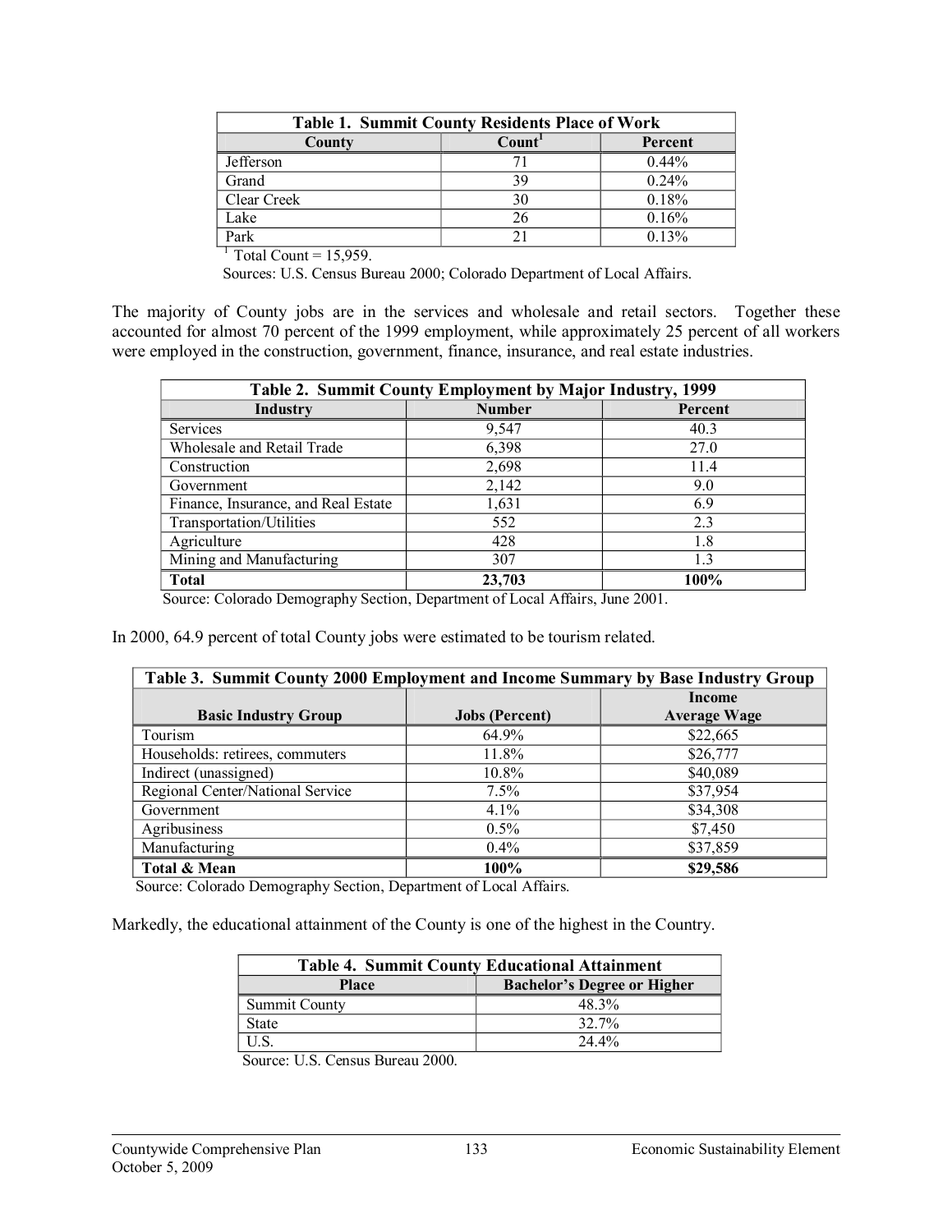The County has shifted to a year-round economy driven by a combination of the tourism, construction, and real estate industries. During the past decade job growth has been outpacing population growth. Future projections show this trend continuing with larger numbers of commuters and migrants coming into the County to fill jobs. Factors fueling job growth has been the construction of second homes, real estates sales, and the strengthening of industries that support new home development.

## **Economic Trends**

Skier visits have been increasing at only a modest rate per year, which represents a trend of flattening skier visit activity. However, sales tax revenue continues to experience strong growth trends. Decreased disparity between the biggest retail months of December and March and the rest of the year is becoming apparent.

| <b>Table 5. Summit County Skier Numbers</b> |               |  |
|---------------------------------------------|---------------|--|
| Year                                        | <b>Skiers</b> |  |
| 1990-91                                     | 2,875,043     |  |
| 1995-96                                     | 3,632,867     |  |
| 1999-00                                     | 3,660,812     |  |
| 2000-01                                     | 3,871,611     |  |
| 2001-02                                     | 3,695,077     |  |
| 2002-03                                     | 3,840,424     |  |



Source: Summit County Planning Department; USFS.

| Table 7. Summit County Retail Sales by Month (\$000's) <sup>1</sup> |                                                   |                     |          |                     |               |
|---------------------------------------------------------------------|---------------------------------------------------|---------------------|----------|---------------------|---------------|
|                                                                     | Percent of<br><b>Percent Change</b><br>Percent of |                     |          |                     |               |
| <b>Month</b>                                                        | 1995                                              | <b>Annual Sales</b> | 2000     | <b>Annual Sales</b> | $1995 - 2000$ |
| January                                                             | \$49,819                                          | $10.0\%$            | \$56,443 | $9.2\%$             | 13.3%         |
| February                                                            | \$55,681                                          | 11.1%               | \$60,783 | 10%                 | $9.2\%$       |
| March                                                               | \$60,599                                          | 12.1%               | \$67,825 | 11.1%               | 11.9%         |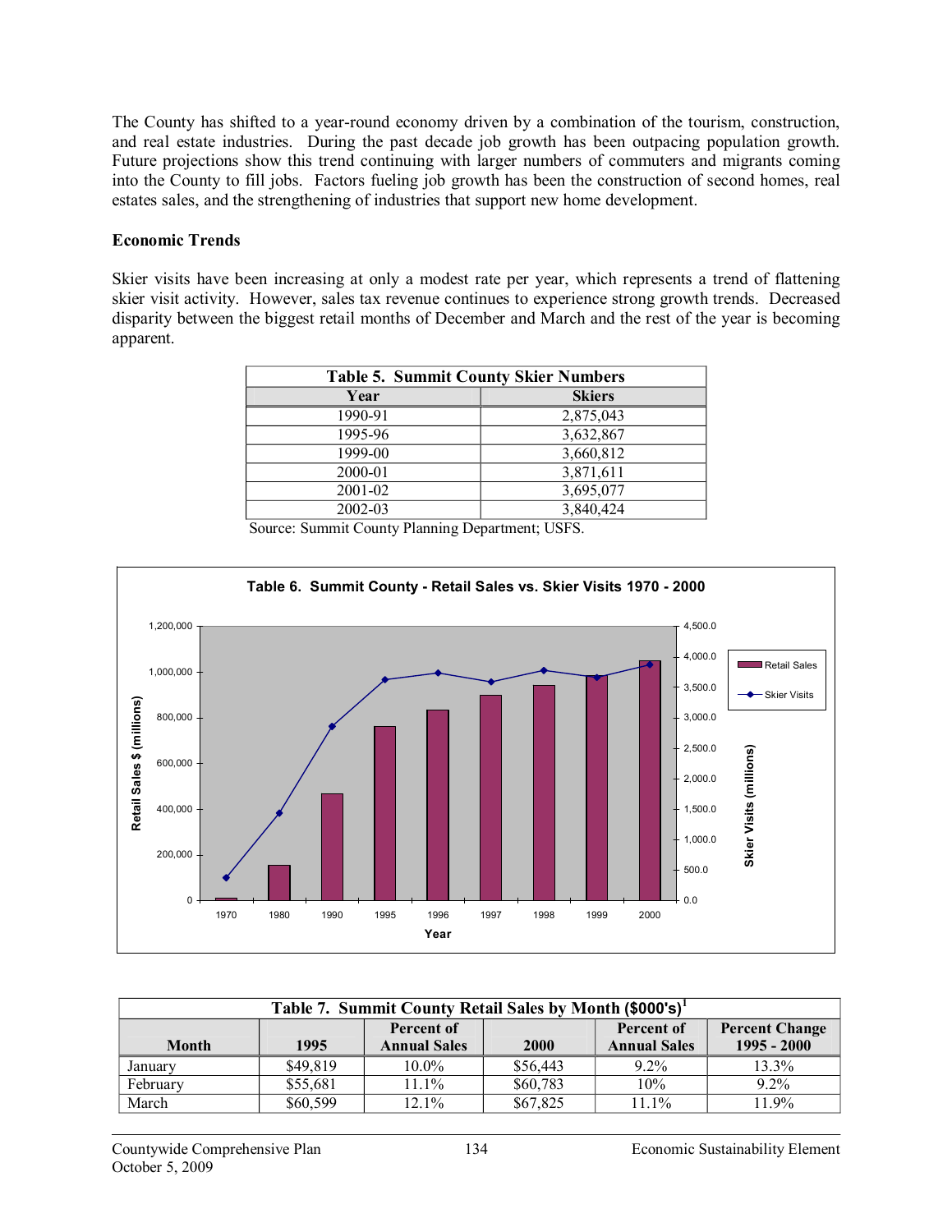| Table 7. Summit County Retail Sales by Month (\$000's) <sup>1</sup> |           |                     |           |                     |                       |
|---------------------------------------------------------------------|-----------|---------------------|-----------|---------------------|-----------------------|
|                                                                     |           | Percent of          |           | Percent of          | <b>Percent Change</b> |
| <b>Month</b>                                                        | 1995      | <b>Annual Sales</b> | 2000      | <b>Annual Sales</b> | $1995 - 2000$         |
| April                                                               | \$37,282  | $7.4\%$             | \$40,932  | $6.7\%$             | $9.8\%$               |
| May                                                                 | \$23,530  | $4.7\%$             | \$33,563  | $5.5\%$             | $42.6\%$              |
| June                                                                | \$32,287  | $6.4\%$             | \$46,204  | $7.6\%$             | 43.1%                 |
| July                                                                | \$41,985  | 8.4%                | \$51,148  | 8.4%                | 21.9%                 |
| August                                                              | \$38,406  | 7.6%                | \$53,422  | 8.8%                | 39%                   |
| September                                                           | \$37,026  | 7.4%                | \$49,798  | 8.1%                | 34.5%                 |
| October                                                             | \$27,364  | 5.5%                | \$38,606  | $6.3\%$             | 39%                   |
| November                                                            | \$29,920  | $6.0\%$             | \$38,759  | 6.3%                | 29.5%                 |
| December                                                            | \$66,366  | 13.4%               | \$72,898  | 12%                 | $9.8\%$               |
| <b>Totals</b>                                                       | \$500,265 | 100%                | \$610,381 | 100%                | Mean $-25%$           |

<sup>1</sup> Adjusted to account for inflation using a constant in 1982-84 dollars. Data includes incorporated areas. Source: Summit County Statistician, 2001.

## **Strengths, Weaknesses, Issues, and Opportunities**

For economic development efforts to be effective, it is important the County focus on strategic planning and activities in areas where there is a competitive advantage and where the greatest opportunity lies. To measure or gauge the County's economic sustainability, it is essential to further examine these opportunities. Furthermore, it is critical to concentrate on inventorying and assessing the built environment, monitoring the work force, fostering quality development, and analyzing strengths and weaknesses, opportunities, and threats.

To address economic sustainability efforts would require the County to build on its strengths, correct weaknesses, and protect against vulnerabilities and threats. The need for countywide guiding principles and a coalition to focus on short-term actions that support a long-term economic sustainability strategy is key.

The following embodies some of the major issues that should be further promoted and studied to capitalize on strengths and improve economic sustainability efforts throughout the County:

- Proximity to Denver.
- Supporting the development of telecommunications infrastructure alternatives to meet demand.
	- Fiber optics, digital subscriber lines, fixed wireless, cable modem service, integrated services digital network, satellite service,  $3<sup>rd</sup>$  generation wireless, or conventional T1 service.
- · Initiating relevant and innovative programs to create and sustain economic development efforts.
	- Formalize a countywide economic development authority/corporation, with cooperation from all major players (e.g., towns, resorts).
- Lifestyle, quality of life, and existing recreational opportunities and amenities.
- · Analysis of land ownership patterns and zoning to accommodate for different economic opportunities that arise.
- Understanding the current role of national forest management and its impacts on the economy.
- The public role in marketing.
- Infrastructure and incentives to retain and recruit businesses.
	- Telecommunications infrastructure.
	- Business retention and expansion program.
- Identifying and recruiting target industries/niche opportunities, such as:
	- Elder population/senior living services and facilities.
	- Medical center, healthcare facilities, and social assistance.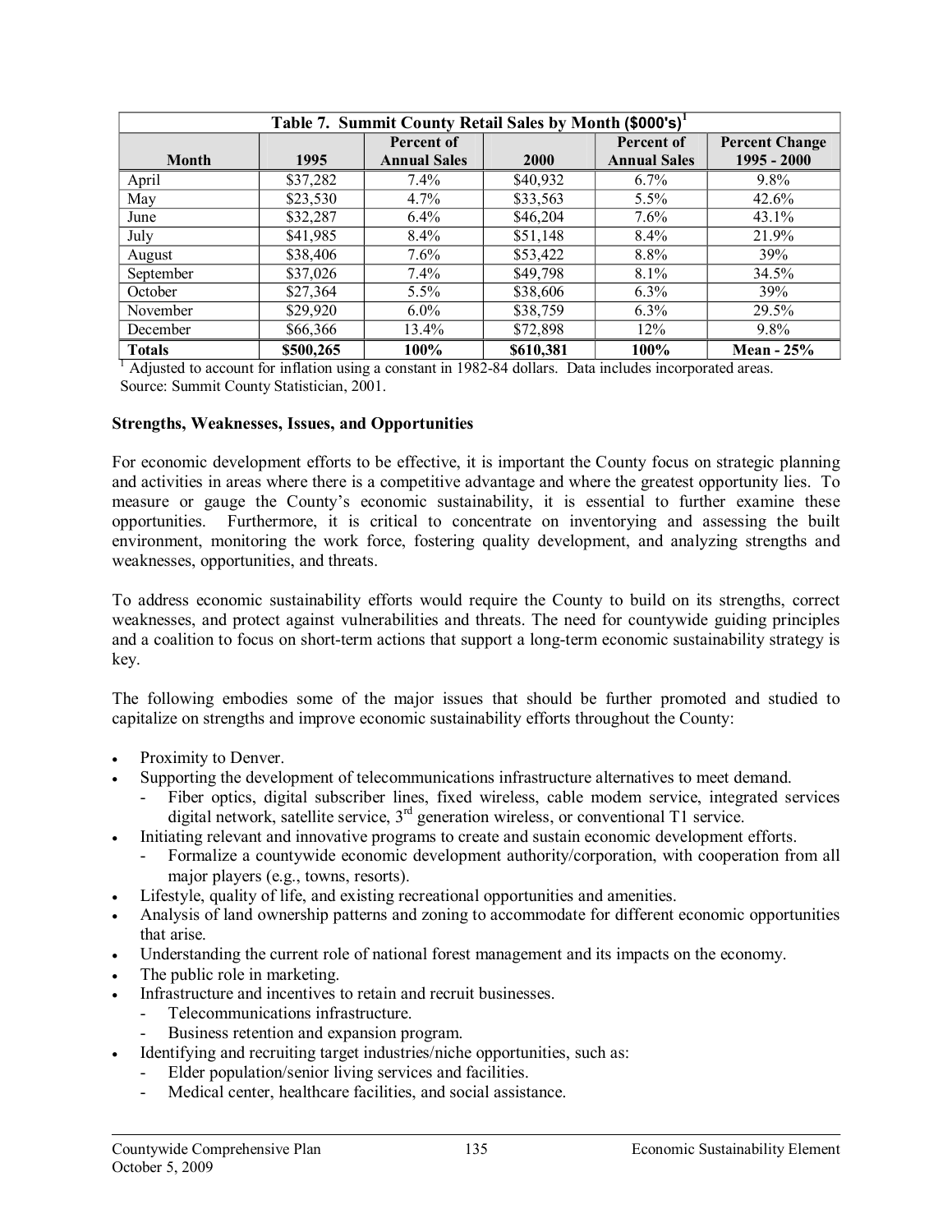- Wholesale sporting goods.
- Executive and corporate retail or satellite offices (e.g., Patagonia mail-order headquarters formerly in Bozeman MT).
- Public Relation firms specializing in outdoor sports (e.g., Stanwood and Partners Jackson Hole WY, Backbone Media - Aspen CO, Fuse Marketing - Burlington VT, Resort Support Network (RSN) – Summit County).
- Recreational goods manufactures and retailers (e.g., Osprey Packs Cortez CO, Chaco Sandals Paonia CO, Big Agnes Products - Steamboat Springs CO, Melanzana clothing gear – Leadville CO, Unity Snowboards - Dillon).
- Educational opportunities/institutions (e.g., Colorado Mountain College, Breckenridge Outdoor Education Center).

## **Goals, Policies/Actions**

## **Goal A. Sustain and create opportunities conducive to growth in tourism and recreation.**

- Policy/Action 1. Promote tourism and recreation as a major industry.
- Policy/Action 2. Continue to develop year-round, multifaceted tourism opportunities consistent with community adopted land use patterns and overall community character.
	- 2.1 Encourage and support the use of a widerange of community and resort facilities that make up the tourism industry infrastructure.
	- 2.2 Continue to make the County attractive and convenient for visitors through enhancements to appropriate services and infrastructure (e.g., aesthetics and pedestrian facilities).
- Policy/Action 3. Amend the Land Use and Development Code to combine the Code's fiscal impact requirements with the requirements for major development projects.
	- 3.1 Refine the definition of major development projects in order to strengthen the County's ability to require fiscal impact analyses for large projects in urban areas.

## **Goal B. Diversify and update the County's economic base to increase resilience to changing external conditions.**

## **Sustainability**

- Policy/Action 1. Identify the County's land use carrying capacity and as it pertains to recreation, tourism, and second home sectors.
- Policy/Action 2. Support the development and deployment of appropriate infrastructure alternatives to meet demand (e.g., telecommunications).
- Policy/Action 3. Explore and pursue opportunities that diversify the County's basic industries and revenue streams (e.g., decrease reliance of on sales tax revenue).
	- 3.1 Evaluate land use needs, availability, and patterns for industrial and commercial uses.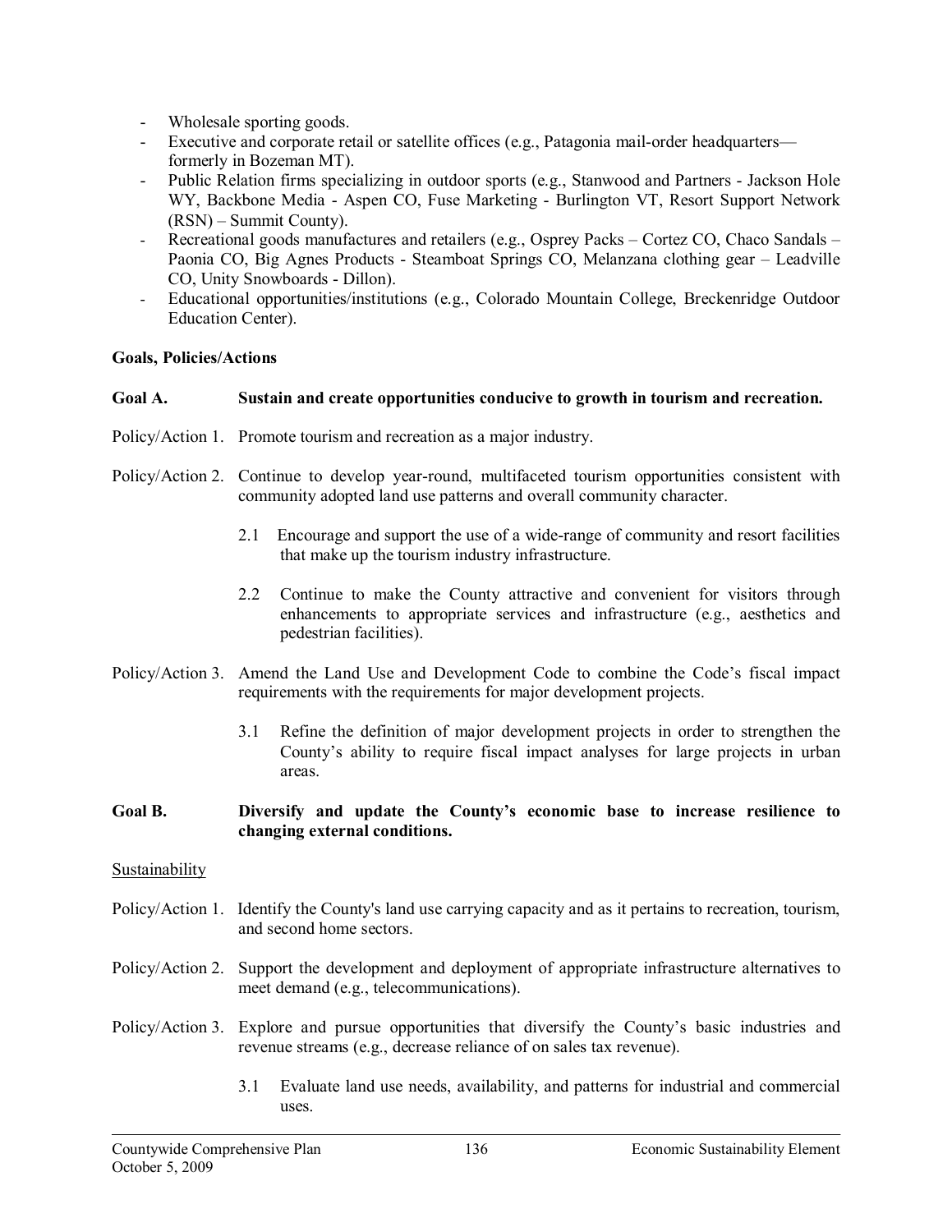3.2 Identify, seek, and recruit target industries/niche opportunities.

# Cooperative Efforts

- Policy/Action 4. The County, in concert with the towns, resorts, and chambers of commerce, should form a countywide economic development authority/corporation to generate a proactive economic strategy/plan aimed at diversifying, balancing and stabilizing the County's economy.
	- 4.1 At a minimum, this strategy should focus on establishing actions that the County should pursue to minimize the economic impacts of future economic cycles. Additionally the strategy could address:
		- · Exploring the feasibility of providing land acquisition and assistance for business retention and expansion.
		- · Developing and providing incentives for businesses to locate within appropriate areas, including infrastructure investment.
		- Developing a targeted business approach to attracting investment.
		- Maintaining adequate job base and wages to serve County residents.
		- Explore programs and opportunities with the Colorado Mountain College (CMC) to serve local businesses.
- Policy/Action 5. The County shall continue to support the efforts of the Economic Linkages Project sponsored by the Northwest Colorado Council of Government set forth in Building Bridges to identify linkages between major land use decisions, the local economy and fiscal impacts.
	- 5.1 Once a better understanding of these economic linkages is understood and quantified, revisions to the plan should be undertaken to insure that infrastructure and land use are adequately planned for to accommodate anticipated development.
- Policy/Action 6. Increase efforts to support business retention and expansion, while also focusing on attracting new businesses.
	- 6.1 Identify and obtain local, state and federal resources to provide economic development incentives or tools (e.g., tax increments financing for infrastructure, enterprise zones) for businesses to locate within appropriate areas of the County.
- Policy/Action 7. The County should be proactive in promoting a philosophy and programs that purport sharing sales tax revenue between all jurisdictions/towns.

# Commercial & Retail

Policy/Action 8. Promote infill and redevelopment to accommodate new business needs.

## Business Attraction/Senior Population

Policy/Action 9. Develop the services and businesses that will benefit the growing senior population and positively impact the County.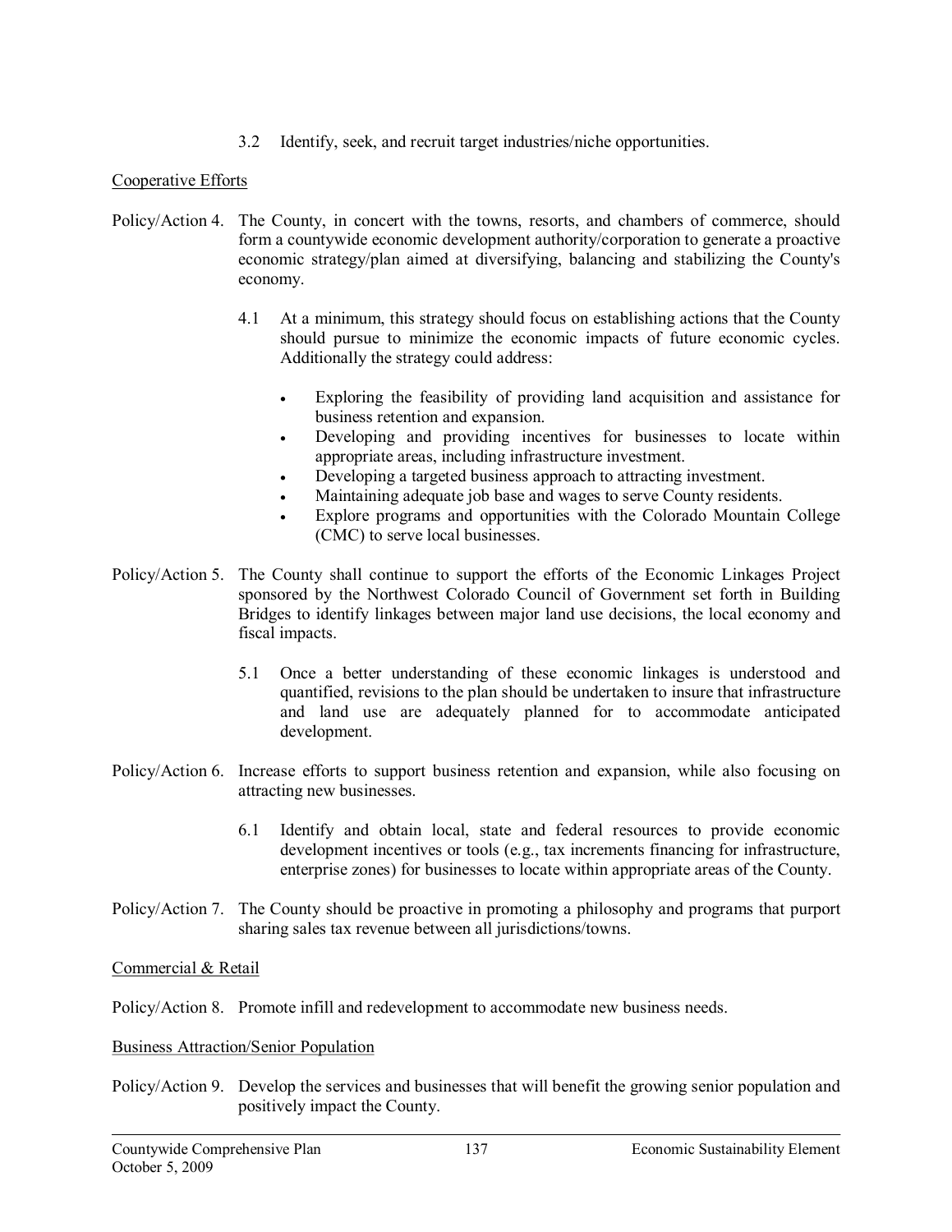Policy/Action 10. The County should partner, where appropriate, to strengthen local healthcare services or establish a regional medical center/facility.

## **Sustainability Measures**

Programs and procedures are needed to initiate activities to address economic sustainability. Ideally this would be accomplished through an economic development committee/corporation. It should be the intent of this type of organization to identify and establish measurable economic sustainability targets through a countywide economic strategy/plan. In addition to establishing targets, this group could set priorities to guide programs. This could be accomplished through establishing goals and defining benchmarks to measure progress in an array of areas deemed pertinent to economic sustainability.

| Table 8. Summit County Residents Place of Work |            |          |            |         |
|------------------------------------------------|------------|----------|------------|---------|
| County                                         | 2000 Count | Percent  | 2010 Count | Percent |
| Summit                                         | 15,044     | 94.3%    |            |         |
| Eagle                                          | 235        | 1.47%    |            |         |
| Denver                                         | 164        | $1.03\%$ |            |         |
| Jefferson                                      | 71         | $0.44\%$ |            |         |
| Grand                                          | 39         | $0.24\%$ |            |         |
| Clear Creek                                    | 30         | 0.18%    |            |         |
| Lake                                           | 26         | 0.16%    |            |         |
| Park                                           | 21         | 0.13%    |            |         |

Sources: U.S. Census Bureau 2000; Colorado Department of Local Affairs.

| Table 9. Summit County Employment by Major Industry |        |      |  |
|-----------------------------------------------------|--------|------|--|
| Industry                                            | 1999   | 2010 |  |
| Services                                            | 9,547  |      |  |
| Wholesale and Retail Trade                          | 6,398  |      |  |
| Construction                                        | 2,698  |      |  |
| Government                                          | 2,142  |      |  |
| Finance, Insurance, and Real Estate                 | 1,631  |      |  |
| Transportation/Utilities                            | 552    |      |  |
| Agriculture                                         | 428    |      |  |
| Mining and Manufacturing                            | 307    |      |  |
| <b>Total</b>                                        | 23,703 |      |  |

Source: Colorado Demography Section, Department of Local Affairs.

| Table 10. Summit County Employment and Income Summary by Base Industry Group |                                          |                                    |                                     |                             |
|------------------------------------------------------------------------------|------------------------------------------|------------------------------------|-------------------------------------|-----------------------------|
|                                                                              |                                          | Income                             | Jobs                                | Income                      |
| <b>Basic Industry Group</b>                                                  | <b>Jobs Percent</b><br><b>Basic 2000</b> | <b>Average Wage</b><br><b>2000</b> | <b>Percent Basic</b><br><b>2010</b> | <b>Average Wage</b><br>2010 |
|                                                                              |                                          |                                    |                                     |                             |
| Tourism                                                                      | 64.9                                     | \$22,665                           |                                     |                             |
| Households: retirees, commuters                                              | 11.8                                     | \$26,777                           |                                     |                             |
| Indirect (unassigned)                                                        | 10.8                                     | \$40,089                           |                                     |                             |
| Regional Center/National Service                                             | 7.5                                      | \$37,954                           |                                     |                             |
| Government                                                                   | 4.1                                      | \$34,308                           |                                     |                             |
| Agribusiness                                                                 | 0.5                                      | \$7,450                            |                                     |                             |
| Manufacturing                                                                | 0.4                                      | \$37,859                           |                                     |                             |
| Total & Mean                                                                 | 100%                                     | \$29,586                           |                                     |                             |

Source: Colorado Demography Section, Department of Local Affairs.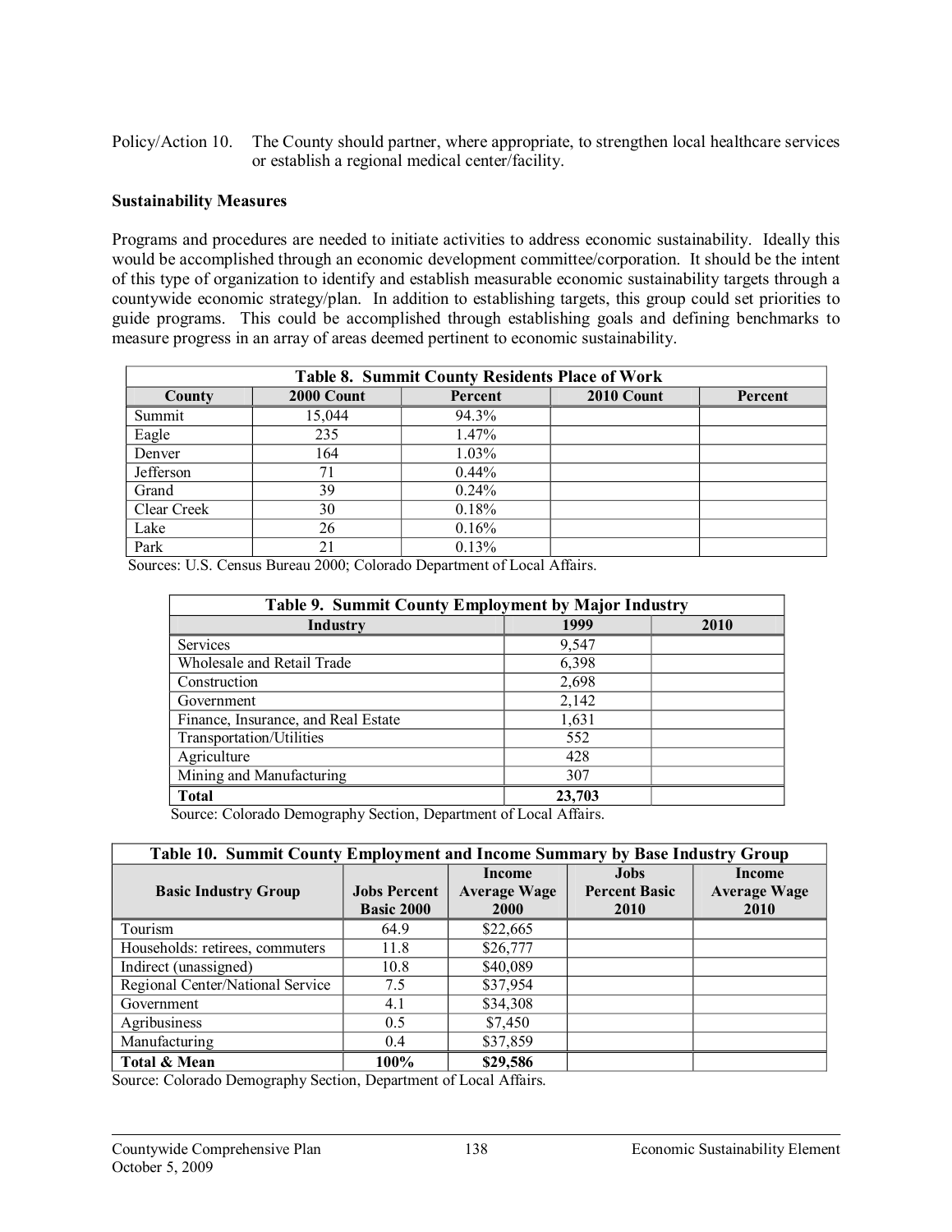| <b>Table 11. Summit County Skier Visits</b> |                     |                                     |  |
|---------------------------------------------|---------------------|-------------------------------------|--|
| Year                                        | <b>Skier-Visits</b> | Percent<br><b>Increase/Decrease</b> |  |
| 2000/2001                                   | 3,871,611           |                                     |  |
| 2001/2002                                   | 3,695,077           | $(4.8\%)$                           |  |
| 2002/2003                                   | 3,840,424           | $3.9\%$                             |  |
| 2003/2004                                   |                     |                                     |  |
| Etc.                                        |                     |                                     |  |
| Mean                                        |                     |                                     |  |

Source: Summit County Planning Department.

| Table 12. Summit County Retail Sales by Month <sup>1</sup> |             |      |                           |      |                           |  |
|------------------------------------------------------------|-------------|------|---------------------------|------|---------------------------|--|
| <b>Month</b>                                               | <b>2000</b> | 2005 | % Change<br>$2000 - 2005$ | 2010 | % Change<br>$2005 - 2010$ |  |
| January                                                    | \$501,550   |      |                           |      |                           |  |
| February                                                   | \$557,451   |      |                           |      |                           |  |
| March                                                      | \$570,100   |      |                           |      |                           |  |
| April                                                      | \$294,928   |      |                           |      |                           |  |
| May                                                        | \$172,596   |      |                           |      |                           |  |
| June                                                       | \$257,379   |      |                           |      |                           |  |
| July                                                       | \$266,181   |      |                           |      |                           |  |
| August                                                     | \$176,525   |      |                           |      |                           |  |
| September                                                  | \$288,338   |      |                           |      |                           |  |
| October                                                    | \$188,804   |      |                           |      |                           |  |
| November                                                   | \$228,169   |      |                           |      |                           |  |
| December                                                   | \$500,748   |      |                           |      |                           |  |
| <b>Totals</b>                                              | \$610,381   |      | Mean                      |      | Mean                      |  |

<sup>1</sup> Summit County jurisdiction; towns not included.

Source: Summit County Finance Department.